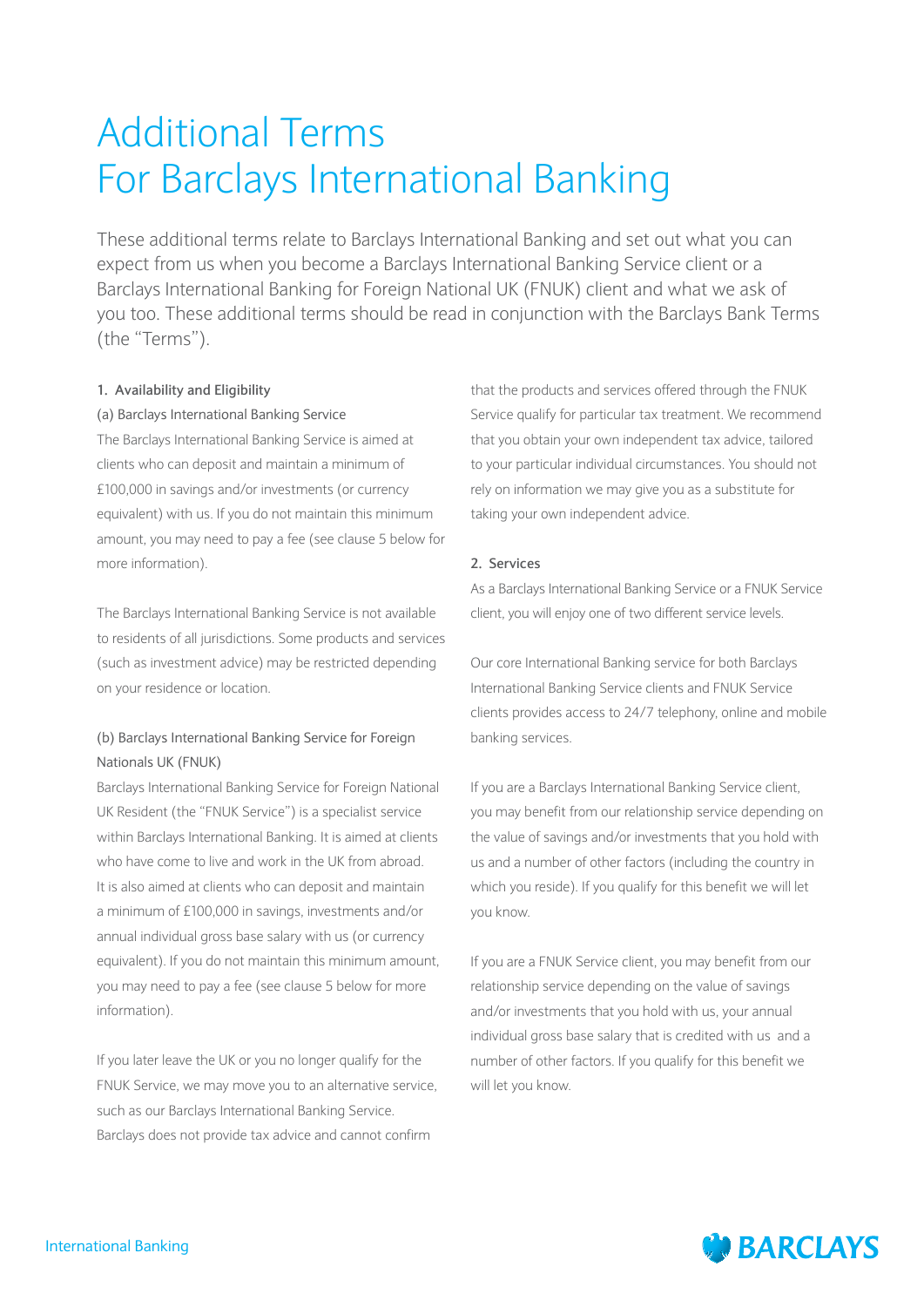In both cases, we may change or replace your relationship manager without advance notice.

We may also change or replace the products and services made available to you as a Barclays International Banking Service or FNUK Service client without advance notice.

#### **3. How we set your service level when you apply**

When you apply to Barclays International Banking we'll ask what value of savings and/or investments you plan to deposit or invest with us, your country of residence and a number of other questions to determine your service level. If you are applying for the FNUK Service we will also ask for the level of base salary you intend to credit with us.

If, after 90 days, you don't meet the eligibility criteria for the service level set for you initially, your service level will change to the one you're eligible for. We'll contact you before changing your service level.

# **4. How your service level may change based on the level of your savings and/or investments**

Your service level will change if the average value of savings and/or investments you hold with us means you're eligible for a higher or lower service level. As the value of investments and currencies changes regularly, your service level will change only if you've maintained an average balance in four consecutive months that's above or below the threshold for the service level you're receiving. We'll contact you before reducing your service level. The average value of savings and/or investments you hold with us is worked out after the end of each calendar month. We do this by adding together the daily cleared balance of each of your bank and/or investment accounts with us and dividing the result by the number of days in the month. If you hold savings and/or investments in currencies other than sterling, we'll calculate the sterling equivalent. To do this we'll use the mid rate (the difference between our published buy and sell rates) for the particular currency on the day of the calculation. Any changes to your service level won't affect the terms of any bank accounts or other ongoing products or services, such as investment custody, that we're providing to you. Any changes to these products/ services will be notified to you separately in accordance with the Terms or any product/service specific terms.

#### **5. Fees**

If you don't maintain an average of £100,000 or more in savings and/or investments with us for four consecutive months, you'll need to pay a monthly fee as shown in our Tariff. We'll contact you if your average balance falls below £100,000 to let you know when the fee will start to be applied. The monthly fee will be debited in arrears from a current or savings account where you are a named account holder. Before the first fee is debited, we'll work out which of your accounts has the highest value of debits and credits in the preceding month and use that account to debit the fee in the first and future months. We won't debit a fee if the account is in or would go into unauthorised overdraft. Instead, we'll work out if any of your other accounts with us has available funds and debit the fee to the one with the highest value of debits and credits in the preceding month. The new account will then be used to pay the fee in future months. The amount of the monthly fee is shown in our Tariff in a number of currencies. The currency of the account to be debited determines which fee applies, so that the currency of the fee is always the same as the currency of the account being debited. For example, if you're required to pay a fee for the first time and have a sterling or US dollar account with us, we'll first check to see which of your sterling or US dollar accounts has the highest value of credits and debits in the preceding month. If it's your US dollar account, we'll charge that account the US dollar amount of the fee as shown in our Tariff. The monthly fee is a charge for being able to access Barclays International Banking services and isn't payable for each bank account you have with us. In other words, by paying the fee you'll be eligible to hold more than one account with us (subject to application and status).

## **6. Changing the monthly fee**

We may change the amount of the monthly fee in accordance with our Terms. If you're paying the fee you'll be given at least two months' notice before the change happens. If you're not paying a fee at the time of the change, we'll let you know the applicable fee when we first contact you to let you know your average balance has fallen below £100,000. You'll always receive two months' notice of the applicable fee before it becomes payable.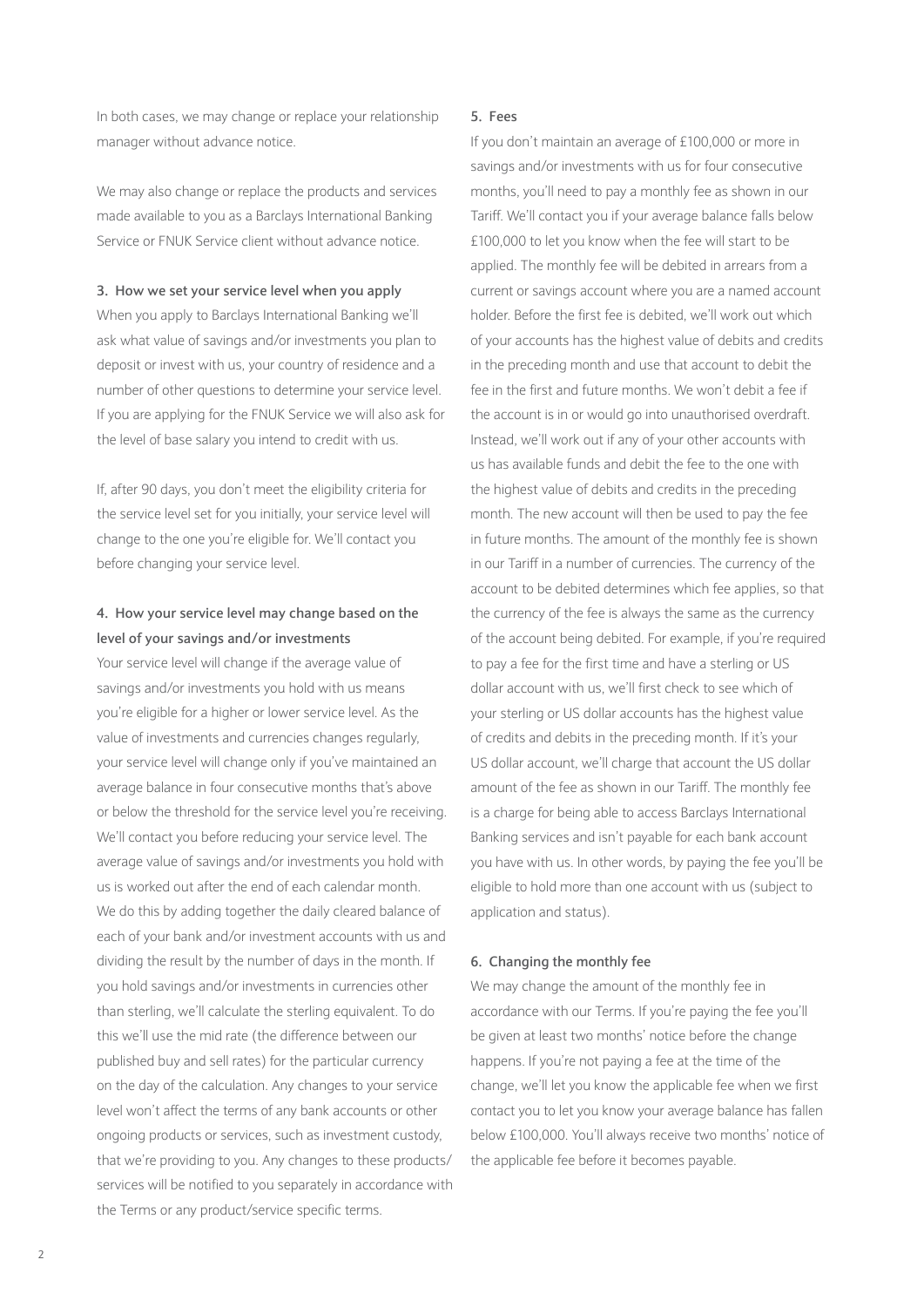## **7. Ending the payment of monthly fees**

If you're paying a monthly fee and the average value of your savings and/or investments increases to £100,000 or more for four consecutive months (calculated as above), you'll no longer be charged a monthly fee. However, if the average later drops below £100,000 for four consecutive months the monthly fee will restart. We will notify you before the monthly fee restarts.

### **8. Joint relationships**

You can ask to have a Barclays International Banking relationship in joint names. We'll automatically assume that you want a joint relationship if you have a joint account with us. If you have a joint relationship, we'll use the average value of savings and/or investments held jointly with that person and in either of your sole names to work out if you're entitled to a relationship manager and whether a monthly fee is payable. If a monthly fee is payable, we'll work out which account to debit it from in the same way as described above, but we'll look at both your joint and sole accounts when working out which account has the highest value of debits and credits. The amount of the monthly fee is shown in our Tariff and allows you to maintain as many sole and joint accounts as you wish (subject to application and status). Having a joint relationship with Barclays International Banking won't allow you access to information about the other person's sole accounts. However, it does mean that one person in the joint relationship may become aware more generally of changes to the value of savings and/or investments held in the other's sole name. This is because changes in the value of one person's account(s) may impact on the service levels received or whether a fee is payable.

# **9. If you live in or move to a higher risk country or are a Politically Exposed Person (PEP)**

If you live in a country we treat as higher risk; or are classified by us as a PEP and as a result, we need to carry out enhanced due diligence on you or your financial activity, we may set higher eligibility criteria. Before you become a client of Barclays International Banking we'll let you know if you live in a higher risk jurisdiction or if you'd be categorised by us as a PEP and what the relevant eligibility criteria are at the time. If at any time you're proposing to move to a

different country, please let us know which country you'll be moving to so we can confirm if we can continue to provide our services and what, if any, additional eligibility criteria may apply. We may change the categories of clients we treat as a PEP, the countries we treat as higher risk or the ongoing eligibility criteria for either without giving notice. However, we'll always give you notice in accordance with the Terms if we propose to withdraw or terminate any ongoing investment or banking products or services.

#### **10. Legal entities**

Barclays International Banking operates through Barclays Bank PLC in the United Kingdom and its branches in Jersey, Guernsey and the Isle of Man. To remain a client of Barclays International Banking you'll need to hold a Barclays International Banking current or savings account with Barclays Bank PLC. These additional terms do not alter our agreement for any specific bank accounts or investment products or services.

#### **11. Governing law and jurisdiction**

These additional terms are governed by the laws of the country where your Barclays International bank account is located. If you have more than one bank account, the law that governs this agreement will be that of the country where your principal account is located. Your principal account is the Barclays International bank account that would be debited if a monthly fee is or becomes payable.